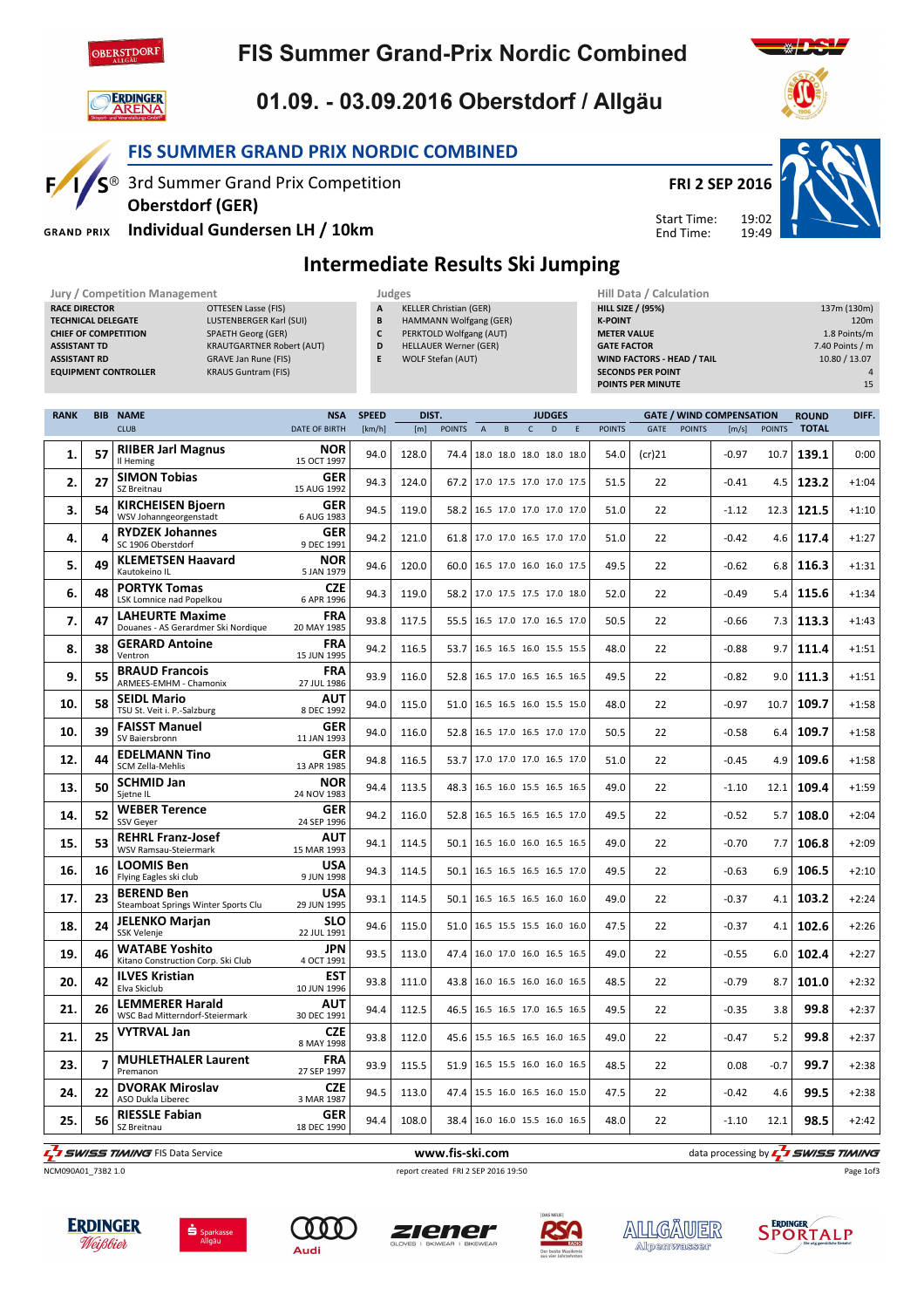

# **FIS Summer Grand-Prix Nordic Combined**



 $F/1/S^{\circledcirc}$ 

# 01.09. - 03.09.2016 Oberstdorf / Allgäu

### FIS SUMMER GRAND PRIX NORDIC COMBINED

3rd Summer Grand Prix Competition

FRI 2 SEP 2016

Start Time: End Time:

19:02 19:49



Individual Gundersen LH / 10km **GRAND PRIX** 

Oberstdorf (GER)

### Intermediate Results Ski Jumping

| <b>RANK</b> | <b>BIB</b>   | <b>NAME</b>                                                   | <b>NSA</b>                | <b>SPEED</b> |       | DIST.         |                                   |                          |              | <b>JUDGES</b> |                          | <b>GATE / WIND COMPENSATION</b> |      |               |         | <b>ROUND</b>  | DIFF.        |         |
|-------------|--------------|---------------------------------------------------------------|---------------------------|--------------|-------|---------------|-----------------------------------|--------------------------|--------------|---------------|--------------------------|---------------------------------|------|---------------|---------|---------------|--------------|---------|
|             |              | <b>CLUB</b>                                                   | <b>DATE OF BIRTH</b>      | [km/h]       | [m]   | <b>POINTS</b> | $\overline{A}$                    | $\sf{B}$                 | $\mathsf{C}$ | D             | E                        | <b>POINTS</b>                   | GATE | <b>POINTS</b> | [m/s]   | <b>POINTS</b> | <b>TOTAL</b> |         |
| 26.         | 3            | <b>HAUG Tobias</b><br>SV Baiersbronn                          | GER<br>25 JUN 1993        | 93.9         | 111.5 | 44.7          |                                   | 16.0 16.5 16.0 16.0 16.5 |              |               |                          | 48.5                            | 22   |               | $-0.46$ | 5.1           | 98.3         | $+2:43$ |
| 27.         | 18           | <b>SARC Leon</b><br><b>Ssk Menges</b>                         | <b>SLO</b><br>28 MAY 1996 | 93.7         | 112.5 | 46.5          | 16.0 15.5 16.0 16.0 16.0          |                          |              |               |                          | 48.0                            | 22   |               | $-0.30$ | 3.3           | 97.8         | $+2:45$ |
| 28.         | 35           | <b>MOAN Magnus H.</b><br>Byaasen IL                           | <b>NOR</b><br>26 AUG 1983 | 94.1         | 111.5 | 44.7          | 15.5 16.5 16.0 16.0 15.5          |                          |              |               |                          | 47.5                            | 22   |               | $-0.45$ | 4.9           | 97.1         | $+2:48$ |
| 29.         | 45           | <b>FLETCHER Taylor</b><br>Steamboat Springs Winter Sports Clu | <b>USA</b><br>11 MAY 1990 | 93.0         | 111.0 |               | 43.8 16.5 16.0 16.0 15.5 15.5     |                          |              |               |                          | 47.5                            | 22   |               | $-0.49$ | 5.4           | 96.7         | $+2:50$ |
| 30.         | 31           | <b>LANGE Jakob</b><br>WSV Kiefersfelden                       | <b>GER</b><br>5 AUG 1995  | 93.9         | 110.0 | 42.0          | 15.0 16.0 16.0 16.0 16.0          |                          |              |               |                          | 48.0                            | 22   |               | $-0.58$ | 6.4           | 96.4         | $+2:51$ |
| 31.         | 10           | <b>FLASCHBERGER Bernhard</b><br>TSU St. Veit-Salzburg         | AUT<br>6 JUL 1996         | 93.5         | 111.0 | 43.8          | 16.0 16.0 16.0 16.0 16.5          |                          |              |               |                          | 48.0                            | 22   |               | $-0.41$ | 4.5           | 96.3         | $+2:51$ |
| 32.         | 9            | <b>TIIRMAA Karl-August</b><br>Põhiakotkas Otepää              | <b>EST</b><br>7 JUL 1989  | 94.1         | 112.0 | 45.6          | 16.0 16.0 16.0 16.5 16.0          |                          |              |               |                          | 48.0                            | 22   |               | $-0.20$ | 2.2           | 95.8         | $+2:53$ |
| 33.         | 37           | <b>SLOWIOK Pawel</b><br><b>AZS AWF Katowice</b>               | <b>POL</b><br>31 MAR 1992 | 94.2         | 109.0 | 40.2          | 16.0 16.5 16.0 15.5 16.0          |                          |              |               |                          | 48.0                            | 22   |               | $-0.67$ | 7.4           | 95.6         | $+2:54$ |
| 34.         | 28           | <b>GEIGER Vinzenz</b><br>SC 1906 Oberstdorf                   | <b>GER</b><br>24 JUL 1997 | 93.8         | 110.0 | 42.0          | 16.0 16.0 16.0 16.0 16.5          |                          |              |               |                          | 48.0                            | 22   |               | $-0.50$ | 5.5           | 95.5         | $+2:54$ |
| 35.         | 34           | <b>FRITZ Martin</b><br>WSV Murau-Steiermark                   | AUT<br>24 OCT 1994        | 94.2         | 109.5 | 41.1          | 16.0 16.0 16.0 16.0 16.5          |                          |              |               |                          | 48.0                            | 22   |               | $-0.57$ | 6.3           | 95.4         | $+2:55$ |
| 36.         | 29           | <b>ORTER Philipp</b><br>SV Villach-Kaernten                   | AUT<br>16 FEB 1994        | 93.7         | 109.5 | 41.1          |                                   |                          |              |               | 16.0 16.5 15.5 16.0 16.0 | 48.0                            | 22   |               | $-0.50$ | 5.5           | 94.6         | $+2:58$ |
| 37.         | 30           | <b>ANDERSEN Espen</b><br>Lommedalen IL                        | <b>NOR</b><br>28 OCT 1993 | 93.7         | 109.0 | 40.2          | 16.0 15.5 15.5 16.0 16.5          |                          |              |               |                          | 47.5                            | 22   |               | $-0.57$ | 6.3           | 94.0         | $+3:00$ |
| 38.         | 33           | <b>NAGAI Hideaki</b><br>Gifu Hino Motors Ski Team             | <b>JPN</b><br>5 SEP 1983  | 93.6         | 107.0 | 36.6          | 16.0 15.5 15.5 16.0 16.0          |                          |              |               |                          | 47.5                            | 22   |               | $-0.54$ | 5.9           | 90.0         | $+3:16$ |
| 39.         | $\mathbf{1}$ | <b>DUENKEL Michael</b><br>SWV Goldlauter                      | GER<br>16 AUG 1989        | 93.4         | 107.5 | 37.5          | 16.0 16.0 16.0 16.0 16.0          |                          |              |               |                          | 48.0                            | 22   |               | $-0.37$ | 4.1           | 89.6         | $+3:18$ |
| 40.         | 51           | <b>GRUBER Bernhard</b><br>SC Bischofshofen-Salzburg           | AUT<br>12 AUG 1982        | 94.3         | 104.0 | 31.2          | 15.5 15.5 14.5 15.5 16.0          |                          |              |               |                          | 46.5                            | 22   |               | $-0.82$ | 9.0           | 86.7         | $+3:30$ |
| 41.         | 19           | <b>HEROLA Matti</b><br>Puijo Ski club                         | <b>FIN</b><br>9 NOV 1993  | 93.9         | 106.5 | 35.7          | 15.0 15.5 15.5 15.5 16.0          |                          |              |               |                          | 46.5                            | 22   |               | $-0.40$ | 4.4           | 86.6         | $+3:30$ |
| 42.         | 40           | <b>GERSTGRASER Paul</b><br>SV Schwarzach-Salzburg             | <b>AUT</b><br>22 MAY 1995 | 93.3         | 102.0 | 27.6          | 15.5 16.0 15.0 15.5 15.5          |                          |              |               |                          | 46.5                            | 22   |               | $-0.94$ | 10.3          | 84.4         | $+3:39$ |
| 43.         | 13           | <b>MUTRU Leevi</b><br>Lahti SC                                | <b>FIN</b><br>16 MAY 1995 | 94.0         | 103.0 | 29.4          | 15.5 15.0 15.0 15.0 16.0          |                          |              |               |                          | 45.5                            | 22   |               | $-0.43$ | 4.7           | 79.6         | $+3:58$ |
| 44.         | 20           | YAMAMOTO Ryota<br>liyama High School                          | JPN<br>13 MAY 1997        | 92.5         | 100.0 | 24.0          | 15.5 15.0 15.0 15.5 15.5          |                          |              |               |                          | 46.0                            | 22   |               | $-0.41$ | 4.5           | 74.5         | $+4:18$ |
| 45.         | 43           | <b>HIRVONEN Eero</b><br>Jyvaeskylae SC                        | <b>FIN</b><br>30 JAN 1996 | 93.8         | 100.5 | 24.9          | 14.0 14.0 14.0 13.5 13.0          |                          |              |               |                          | 41.5                            | 22   |               | $-0.61$ | 6.7           | 73.1         | $+4:24$ |
| 46.         | 21           | <b>PASICHNYK Viktor</b><br>Kremenets Ski School               | UKR<br>2 DEC 1992         | 93.6         | 98.5  | 21.3          | 13.5 15.5 13.5 13.5 13.5          |                          |              |               |                          | 40.5                            | 22   |               | $-0.38$ | 4.2           | 66.0         | $+4:52$ |
| 47.         | 14           | <b>DENDA Hidefumi</b><br>liyama High School                   | <b>JPN</b><br>16 DEC 1997 | 93.3         | 95.5  | 15.9          | 15.0 15.5 15.0 16.0 15.5          |                          |              |               |                          | 46.0                            | 22   |               | $-0.35$ | 3.8           | 65.7         | $+4:54$ |
| 48.         | 6            | <b>MASTIEV Samir</b><br>Ekaterinburg Dinamo                   | <b>RUS</b><br>13 JAN 1993 | 93.3         | 95.5  | 15.9          | 15.0 15.5 15.0 15.0 15.5          |                          |              |               |                          | 45.5                            | 22   |               | $-0.11$ | 1.2           | 62.6         | $+5:06$ |
| 49.         | 15           | <b>NABEEV Niyaz</b><br><b>GAU CSP Kasan</b>                   | <b>RUS</b><br>31 MAR 1989 | 92.4         | 91.5  | 8.7           | 13.0 13.0 13.5 13.5 13.0          |                          |              |               |                          | 39.5                            | 22   |               | $-0.70$ | 7.7           | 55.9         | $+5:33$ |
| 50.         | 17           | <b>PARK Je-Un</b>                                             | <b>KOR</b><br>11 MAR 1993 | 92.9         | 82.0  |               | $-8.4$   13.0 13.0 13.5 13.0 13.5 |                          |              |               |                          | 39.5                            | 22   |               | $-0.46$ | 5.1           | 36.2         | $+6:52$ |

#### **Disqualified**

|  | 2 BLAUROCK Philipp | GER        | ICR 4.2.2.2  |
|--|--------------------|------------|--------------|
|  | 8 GOOD Jasper      | <b>USA</b> | LICR 4.2.2.2 |
|  | 12   PAZOUT Ondrej | <b>CZE</b> | ICR 4.2.2.2  |
|  | 32 HEROLA Ilkka    | <b>FIN</b> | LICR 4.2.2.2 |
|  | 36   SHIMIZU Aguri | JPN        | ICR 4.2.2.2  |
|  |                    |            |              |

ICR 4.2.2.2 : EQUIPMENT

NCM090A01\_73B2 1.0 report created FRI 2 SEP 2016 19:50



The same of the service www.fis-ski.com data processing by  $\frac{1}{4}$  SWISS TIMING















Page 2of3